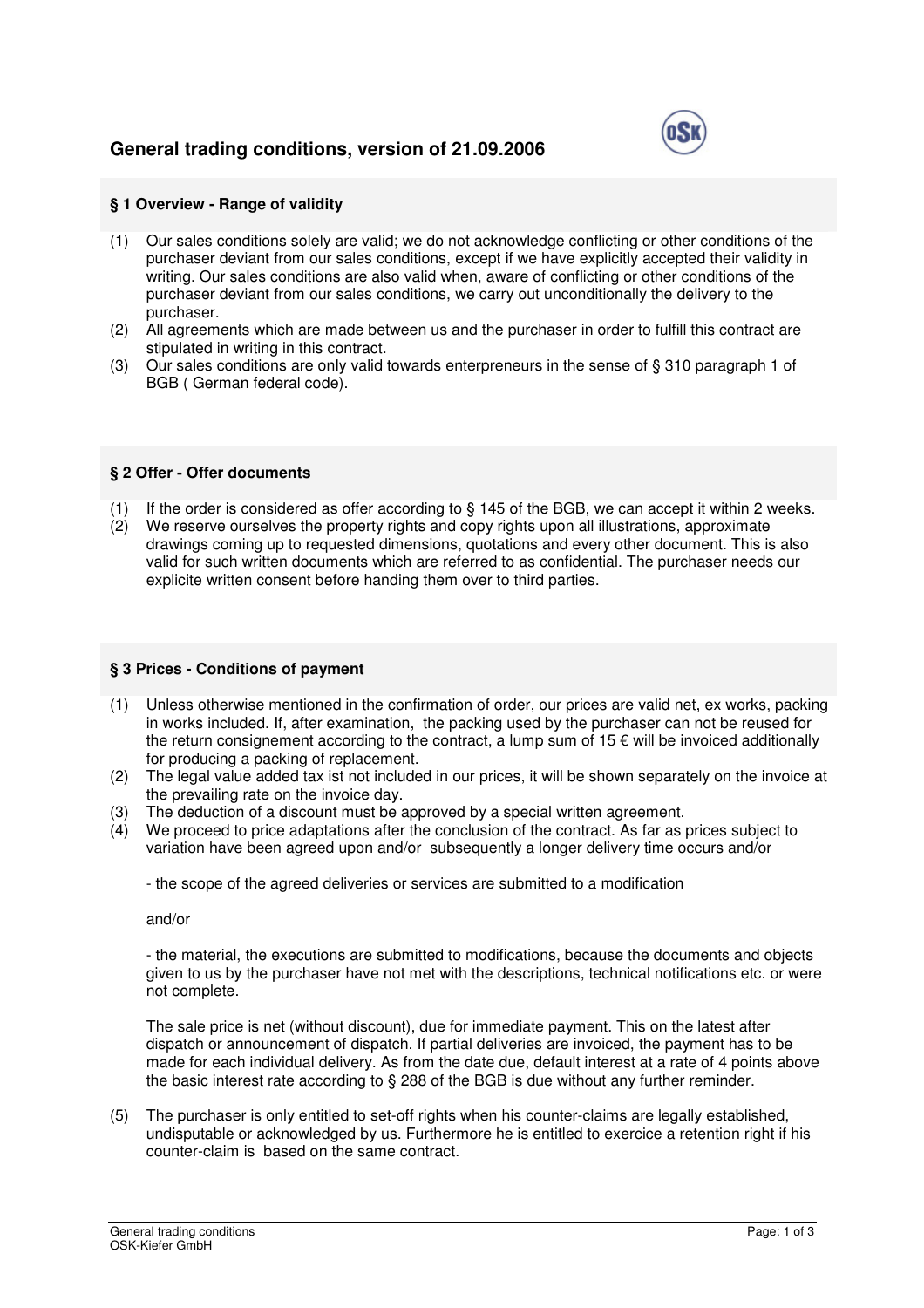## **§ 4 Delivery time**

- (1) The start of the delivery time we indicate implies that all technical questions have been clarified.<br>(2) Further the observation of our delivery duty implies the punctual and proper fulfillement of the
- Further the observation of our delivery duty implies the punctual and proper fulfillement of the purchaser's duty. The objection of the non-fulfilled contract reserved.
- (3) If the purchaser comes in default of acceptance or breaches culpably sundry obligations of cooperation, we are then authorized to claim for the occurred dommages, including possible additional expenditures. Furthergoing claims reserved.
- (4) Provided the preconditions of  $\S$  4 (3) are fulfilled, the risk of a casual lost or an accidental deterioration of the sale object passes over to the purchaser at the moment when he is behind schedule with the acceptance or debt.
- (5) We are liable as per the legal regulations, provided the basic sales contract is a fixed business according to the § 286 § 2 no. 4 BGB or § 376 HGB. We are also liable as per the legal regulations if, as a result of a delay in delivery from our side, the purchaser is authorized to claim his interest so that the contract will not be fulfilled.
- (6) Further we are liable as per the legal regulations if the delay in delivery rests upon a contract violation from one of us,in cases of intent or gross negligence; a default of our representatives or auxiliary personnel is to be imputed to us. In case the delivery contract does not rest upon a deliberate contract violation from our side, our responsabilty for compensation of damages is limited to the predictable damage, occurred in a typical way.
- (7) We are liable as per the legal regulations as far as the delay in delivery from our side rests upon a culpable violation of a main contractual duty; however in this case the responsabilty for compensation of damages is limited to the predictable damage, occurred in a typical way.
- (8) By the way we are liable in case of a delay in delivery for each completed week of delay within a lump-sum compensation for delay of 3% of the purchase value, however maximum not more than 15% of the purchase value.
- (9) Further legal claims and rights of the purchaser remain reserved.

# **§ 4 a Risk of transportation**

 All our services and deliveries exclude every risk of transportation. This is carried in any case by the purchaser. The risk is passed over to the consignee with the delivery.

# **§ 5 Liability for faults**

- (1) Claims for faults from the purchaser imply that he has properly attended his duties of investigation and blame according to § 377 HGB.
- (2) As far as a fault in the sale object exists, the contractor is authorized to choose an ulterior compensation in eliminating the fault or delivering a new object free of faults.
- (3) If the ulterior performance fails, the purchaser is authorized to choose to demand withdrawal or diminution.
- (4) We are liable as per the legal regulations if the purchaser claims for damages which rest on intent or gross negligence, including intent or gross negligence from our representatives or auxiliary personnel. As far as no deliberate contract violation is charged against us, the responsabilty for compensation of damages is limited to the predictable damage, occurred in a typical way.
- (5) We are liable as per the legal regulations as far as we violate culpably a main contractual duty; in this case the responsabilty for compensation of damages is limited to the predictable damage, occurred in a typical way.
- (6) As far as the purchaser is entitled to a demand for compensation instead of a delivery, our responsabilty for compensation of damages is limited to the predictable damage, occurred in a typical way, according to  $\S$  5 (3).
- (7) Claims based on faults are not applicable if on demand the purchaser does not put at disposal sample of the faulty merchandise within a week.
- (8) All claims are barred at the end of 12 months after delivery or announcement of dispatch.